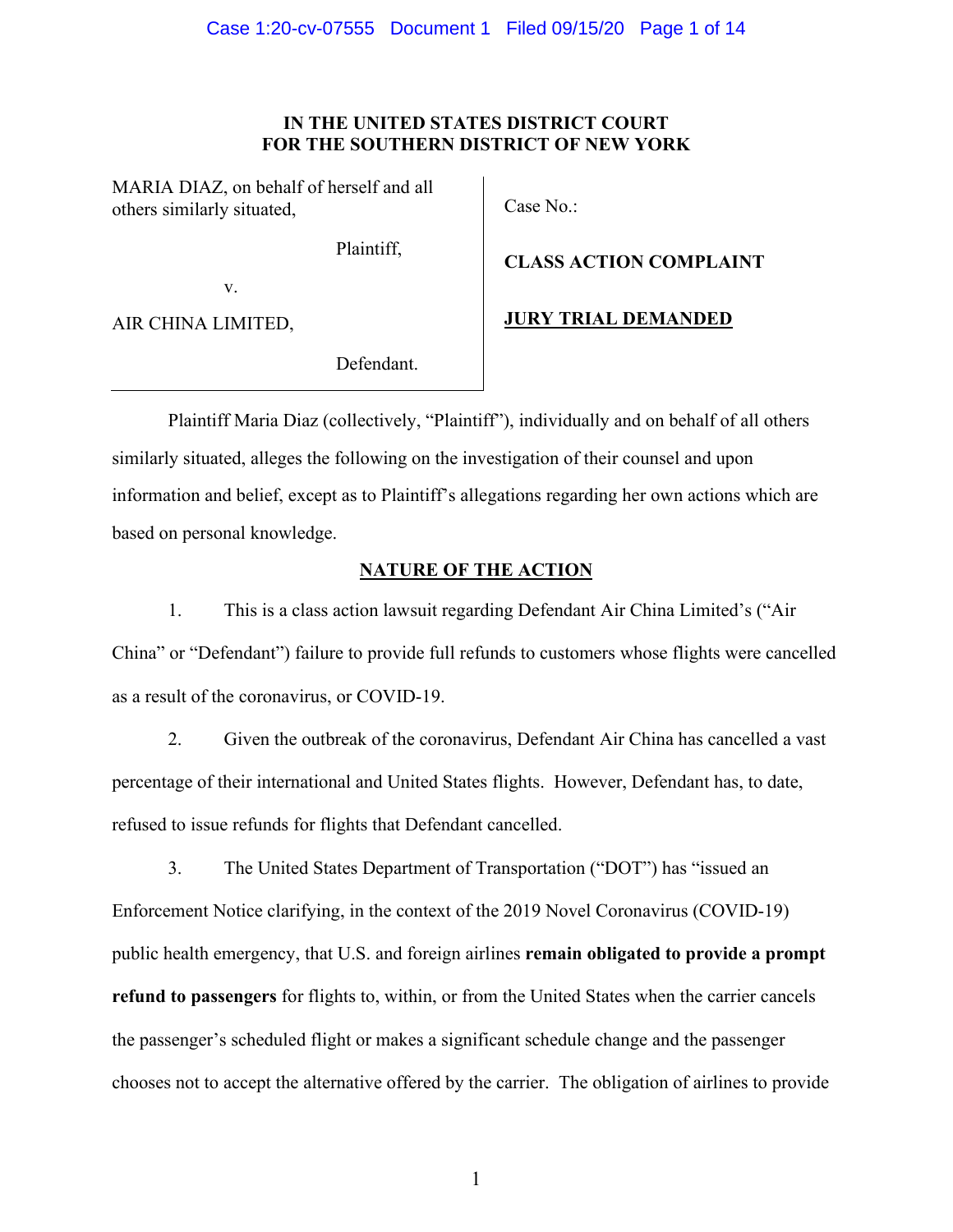# Case 1:20-cv-07555 Document 1 Filed 09/15/20 Page 2 of 14

refunds, including the ticket price and any optional fee charged for services a passenger is unable to use, does not cease when the flight disruptions are outside of the carrier's control (e.g., a result of government restrictions)."<sup>[1](#page-1-0)</sup> Indeed, the DOT's Enforcement Notice makes perfectly clear that offering "vouchers or credits for future travel" is not an adequate or appropriate substitute for airlines' obligations to offer refunds for cancelled flights.<sup>[2](#page-1-1)</sup>

4. On May 12, 2020, the DOT issued a Second Enforcement Notice, which stated the following:

5. The DOT reiterated that "airlines have an obligation to provide a refund to a ticketed passenger when the carrier cancels or significantly changes the passenger's flight, and

the passenger chooses not to accept an alternative offered by the carrier."[3](#page-1-2)

6. Online travel agencies are required to provide a "prompt refund" when "(i) an airline cancels or significantly changes a flight, (ii) an airline acknowledges that a consumer is entitled to a refund, and (iii) passenger funds are possessed by a ticket agent."<sup>[4](#page-1-3)</sup>

7. "The refund policy in place at the time the passenger purchased the ticket is the policy that is applicable to that ticket."[5](#page-1-4)

<span id="page-1-0"></span><sup>&</sup>lt;sup>1</sup> DEP'T OF TRANSP., U.S DEPARTMENT OF TRANSPORTATION ISSUES ENFORCEMENT NOTICE CLARIFYING AIR CARRIER REFUND REQUIREMENTS, GIVEN THE IMPACT OF COVID-19 (Apr. 3, 2020), https://www.transportation.gov/briefing-room/us-department-transportation-issuesenforcement-notice-clarifying-air-carrier-refund (last accessed Sept. 1, 2020) (hereinafter "DOT NOTICE") (emphasis added).

<span id="page-1-1"></span><sup>2</sup> *See id*.

<span id="page-1-2"></span><sup>&</sup>lt;sup>3</sup> DEP'T OF TRANSP., FREQUENTLY ASKED QUESTIONS REGARDING AIRLINE TICKET REFUNDS GIVEN THE UNPRECEDENTED IMPACT OF THE COVID-19 PUBLIC HEALTH EMERGENCY ON AIR TRAVEL 1 (May 12, 2020), https://www.transportation.gov/sites/dot.gov/files/2020-05/Refunds- %20Second%20Enforcement%20Notice%20FINAL%20%28May%2012%202020%29.pdf (last accessed Sept. 1, 2020) (hereinafter "DOT SECOND NOTICE").

<span id="page-1-3"></span><sup>4</sup> *Id.* at 2.

<span id="page-1-4"></span><sup>5</sup> *Id*.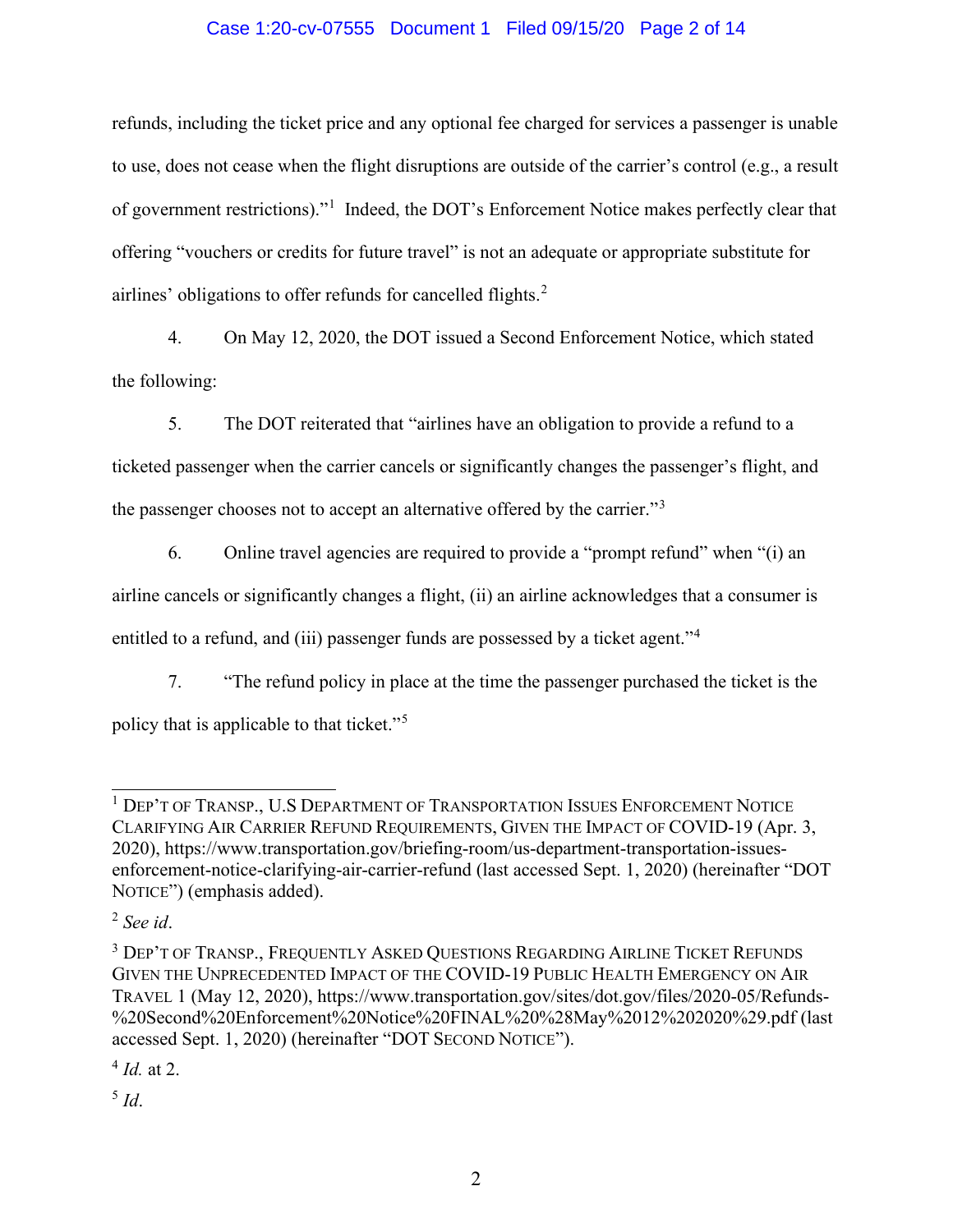### Case 1:20-cv-07555 Document 1 Filed 09/15/20 Page 3 of 14

8. "Airlines and ticket agents can offer consumers alternatives to a refund, such as credits or vouchers, **so long as the option of a refund is also offered and clearly disclosed** if the passenger is entitled to a refund."[6](#page-2-0)

9. "For airlines, 'prompt' is defined as being **within 7 business days** if a passenger paid by credit card, and **within 20 days** if a passenger paid by cash or check."[7](#page-2-1)

10. Air China is one of the major airlines of the People's Republic of China and carries over 100 million domestic and international passengers annually. Air China's business was disrupted as a result of government-mandated restrictions on travel in response to the coronavirus.

11. Defendant Air China reduced seats by 76% between January 2020 and February 2020."[8](#page-2-2)

12. Plaintiff, like many other travelers, was scheduled to fly with Air China on a departing flight from New York, New York to Beijing, China, and a return flight from Beijing to New York City.

13. Plaintiff's flights were cancelled by Air China due to the coronavirus travel restrictions.

14. Plaintiff have not received a full refund from Air China.

15. Defendant was required by the DOT Enforcement Notice to provide Plaintiff a prompt refund when Air China cancelled her flight.

<span id="page-2-0"></span><sup>&</sup>lt;sup>6</sup> *Id.* at 3 (emphasis added).

<span id="page-2-1"></span><sup>7</sup> *Id.* (emphasis added).

<span id="page-2-2"></span><sup>8</sup> *COVID-19 Recovery: Air China Files May Holiday Sched at 2019 Levels*, CENTER FOR AVIATION, https://centreforaviation.com/analysis/reports/covid-19-recovery-air-china-files-mayholiday-sched-at-2019-levels-520264 (last accessed Sept. 1, 2020)*.*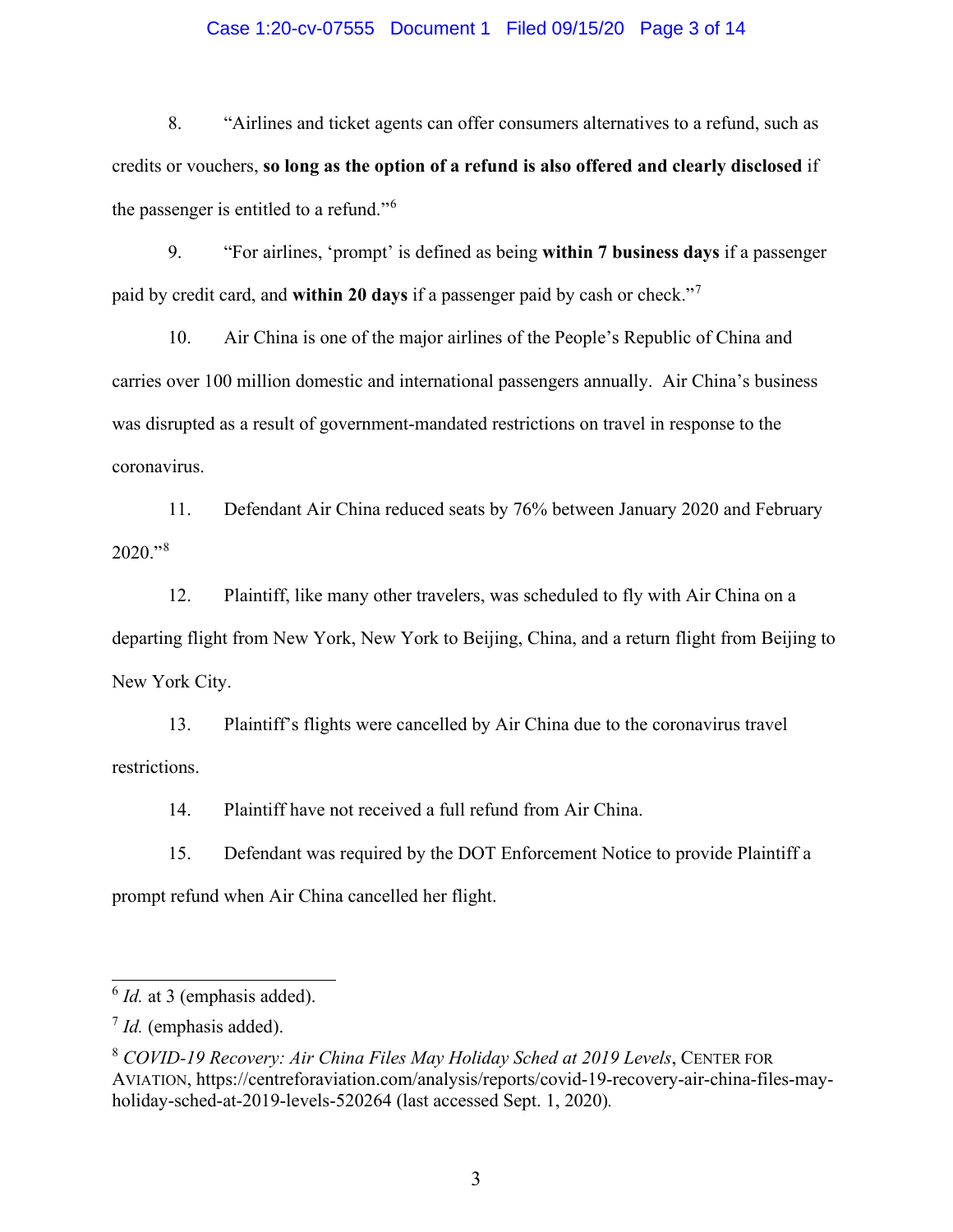### Case 1:20-cv-07555 Document 1 Filed 09/15/20 Page 4 of 14

16. Air China also represents in its General Conditions of Carriage that "[I]f we cancel a flight . . . we shall offer you the following options . . . we can make a refund in accordance with the provisions of Article 11.2."<sup>[9](#page-3-0)</sup> Article 11.2.1.2 entitles passengers to a refund "not less than the difference between the fair paid and the fair applicable to the flight segment already used."<sup>[10](#page-3-1)</sup>

17. Defendant's acts are in violation of the DOT's Enforcement Notice, which requires airlines to provide "a prompt refund to passengers . . . when their carrier cancels the passenger's scheduled flight."[11](#page-3-2) The DOT Enforcement Notice applies to "U.S. and foreign airlines."<sup>[12](#page-3-3)</sup>

18. The DOT Enforcement Notice and the regulations underlying it are incorporated into Air China's General Conditions of Carriage. For instance, the General Conditions of Carriage states "[i]f these Conditions of Carriage are in direct contradiction to our tariff rules or applicable laws, such tariff rules or applicable laws shall prevail."[13](#page-3-4)

19. Air China's consumers have excoriated Air China's refusal or failure to provide its customers with refunds. For instance, like Plaintiff, customers on the website tripadvisor.com<sup>[14](#page-3-5)</sup> have stated:

<span id="page-3-0"></span><sup>9</sup> AIR CHINA GENERAL CONDITIONS OF CARRIAGE § 9.2.2.3, https://www.airchina.us/US/GB/conditions/international/#9 (last accessed Sept. 1, 2020).

<span id="page-3-1"></span><sup>&</sup>lt;sup>10</sup> AIR CHINA GENERAL CONDITIONS OF CARRIAGE § 11.2.1.2.

<span id="page-3-2"></span><sup>&</sup>lt;sup>11</sup> DOT NOTICE

<span id="page-3-3"></span> $12 \, Id.$ 

<span id="page-3-4"></span><sup>&</sup>lt;sup>13</sup> AIR CHINA GENERAL CONDITIONS OF CARRIAGE § 2.4.

<span id="page-3-5"></span><sup>&</sup>lt;sup>14</sup> AIR CHINA REVIEWS, TRIPADVISOR, https://www.tripadvisor.com/Airline\_Review-d8729000-Reviews-Air-China.html#REVIEWS (last accessed Sept. 1, 2020).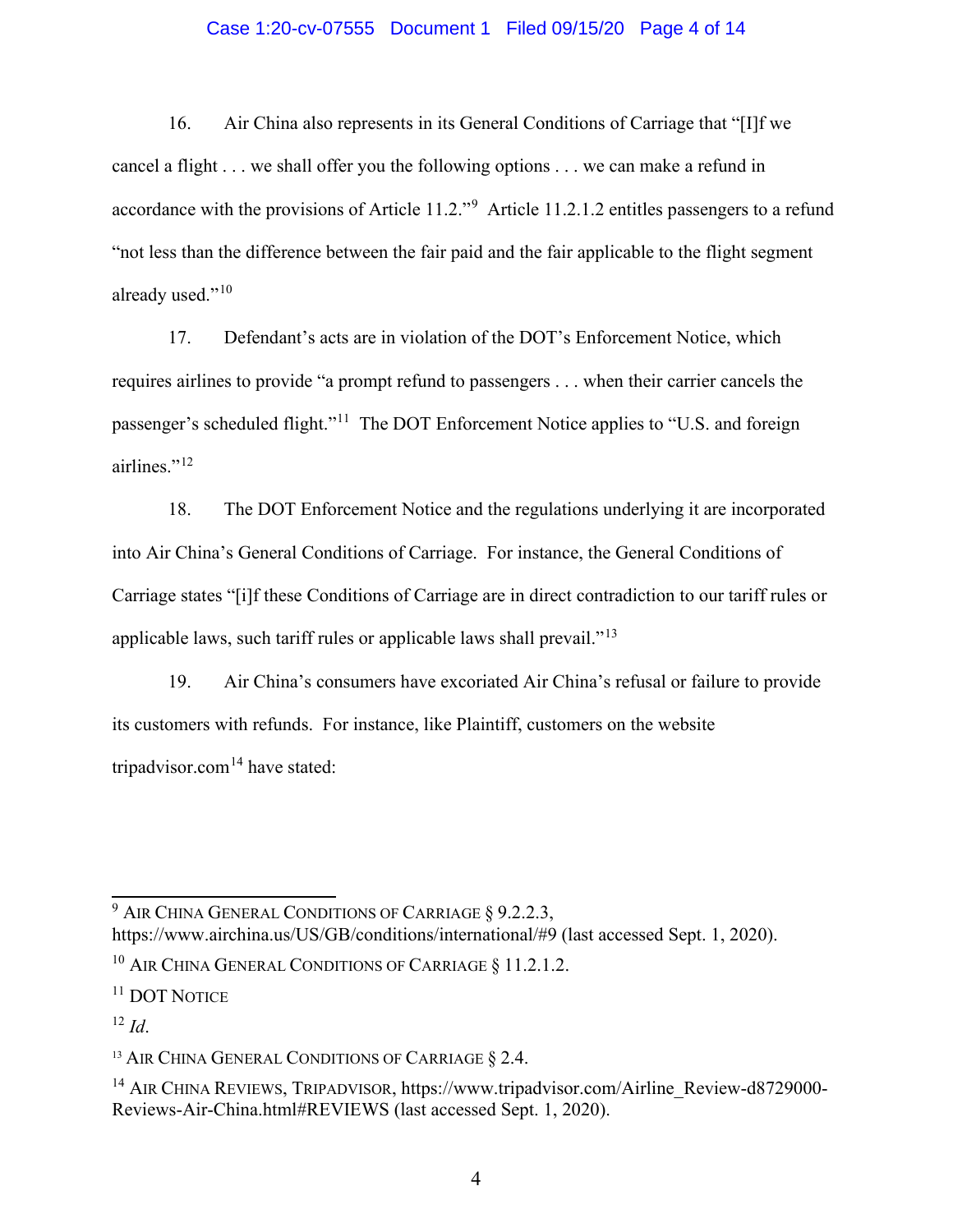### August 2020 Review:



 $\bullet$ 0000

Washington DC - Beijing International Economy

#### Our Flights Got Cancelled-No Money Back

I am very frustrated with AirChina. My boyfriend and I booked our flights a year ago through FlyUs. AirChina cancelled the flights and we paid FlyUs 75\$ for each flight to get refunded. Back in March, we paid the \$150 total for our flight refund, yet we never got our money back for the over \$1,000 flights. FlyUs has not been able to get in contact with AirChina after a month of attempts and AirChina claims that the money was refunded, but we to this day we still do not have our money. Very frustrating that I will have to make a dispute through my bank and that AirChina has been non-responsive in these hard times. That money goes a long way for a public school teacher, especially during COVID.):

Read less ▲

### June 22, 2020 Review:

| Joe wrote a review Jun 22<br><b>QAustin, Texas . 1 contribution</b> |  |                           |               |         |  |
|---------------------------------------------------------------------|--|---------------------------|---------------|---------|--|
| $\bullet$ 0000                                                      |  | New York City - Hong Kong | International | Economy |  |

#### **Scam Airline with bot reviews**

Basically stole my money, worst customer service I have ever experienced will opt for other airlines even at a 50% increased price. This airline makes a lot of money from scamming customers.

What happened is I request a refund to my flight because of COVID-19 which was supposed to be a full refund. However what I learned after calling is in order to get refunded for the flight I can not file for a refund online, it had to be a phone call in order to get a refund. Is this confusing? That's because it is, I did an online 'request to refund' and received no refund. So AirChina canceled my flight and took my money! How does that make sense at all?? I tried calling them several times and their answer was always different, they canceled the flight and I am out of my money for a flight they never flew all because some side loop hole to screw me over.

Seems this is common place for this company and I am personally avoid them for all my future flights, while they are cheap you get what you pay for obviously and the last thing I need when I am trying to take a vacation is dealing with this nightmare of a company.

Read less ▲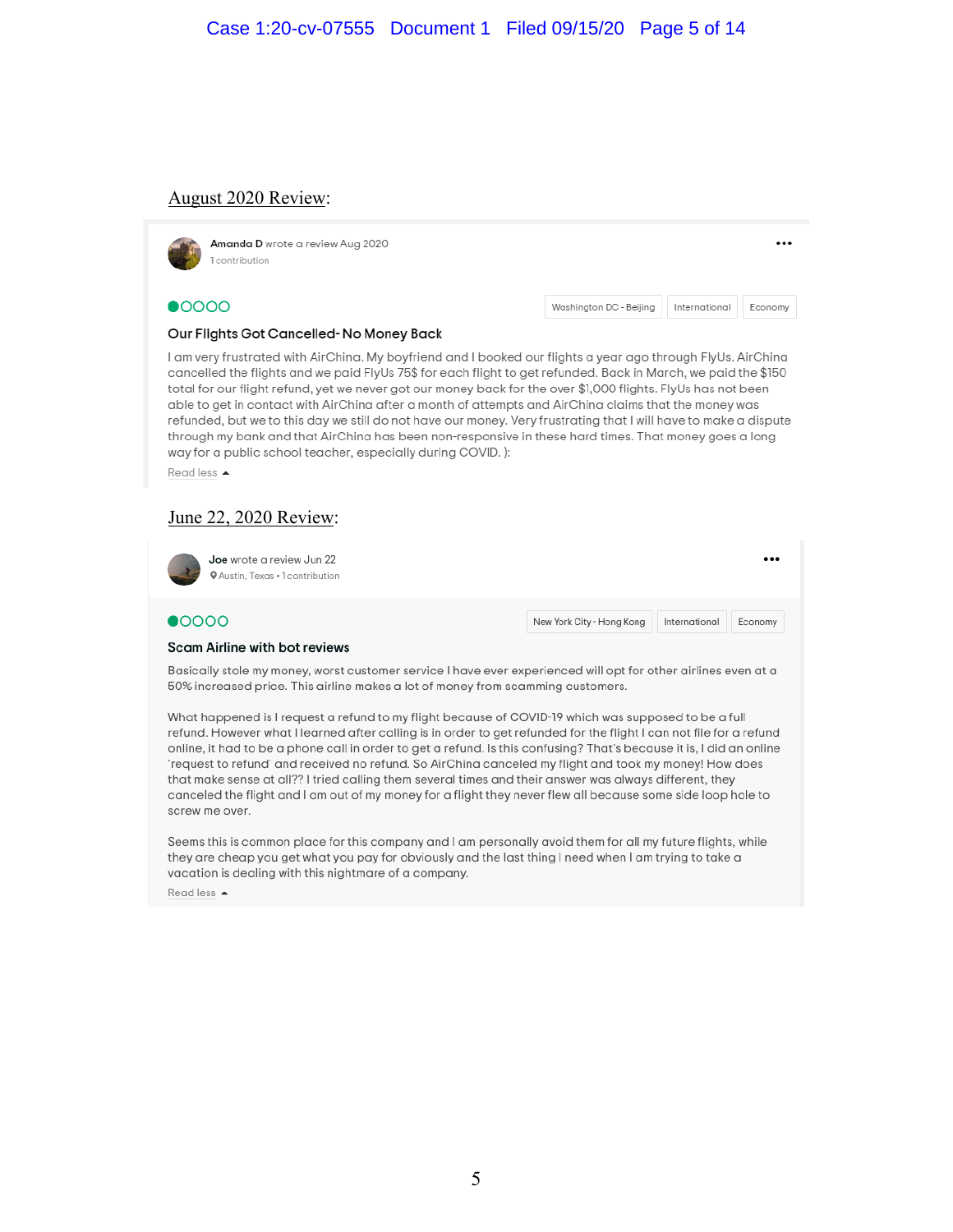# April 3, 2020 Review:



aipe wrote a review Apr 3 1 contribution

 $\bullet$ 0000

Guangzhou - Vancouver International Economy

International

Economy

Los Angeles - Osaka

### **DO NOT USE THIS AIR LINE**

The worst airline I have ever seen. Not even a 1 star. NO CUSTOMER SERVICE, doesnt care their customers and just want to get money from their customers. Refund policy is ridiculous and try to cheat customers. When you call customer service, the only thing they said is there is nothing I can do. Will 100% not to choose this airline ever again

Read less  $\triangle$ 

# March 2020 Review:



 $\bullet$ 0000

#### Will steal your money

They cancelled my flight to Osaka due to the coronavirus. They promised me they would refund in 2 weeks. I called 2 weeks later, and they lied about issuing a refund. I had to file a credit card dispute with my bank. It's been 5 weeks, and still no refund. They are violating the law as full refunds are required for all cancelled flights.

I will never fly with them again.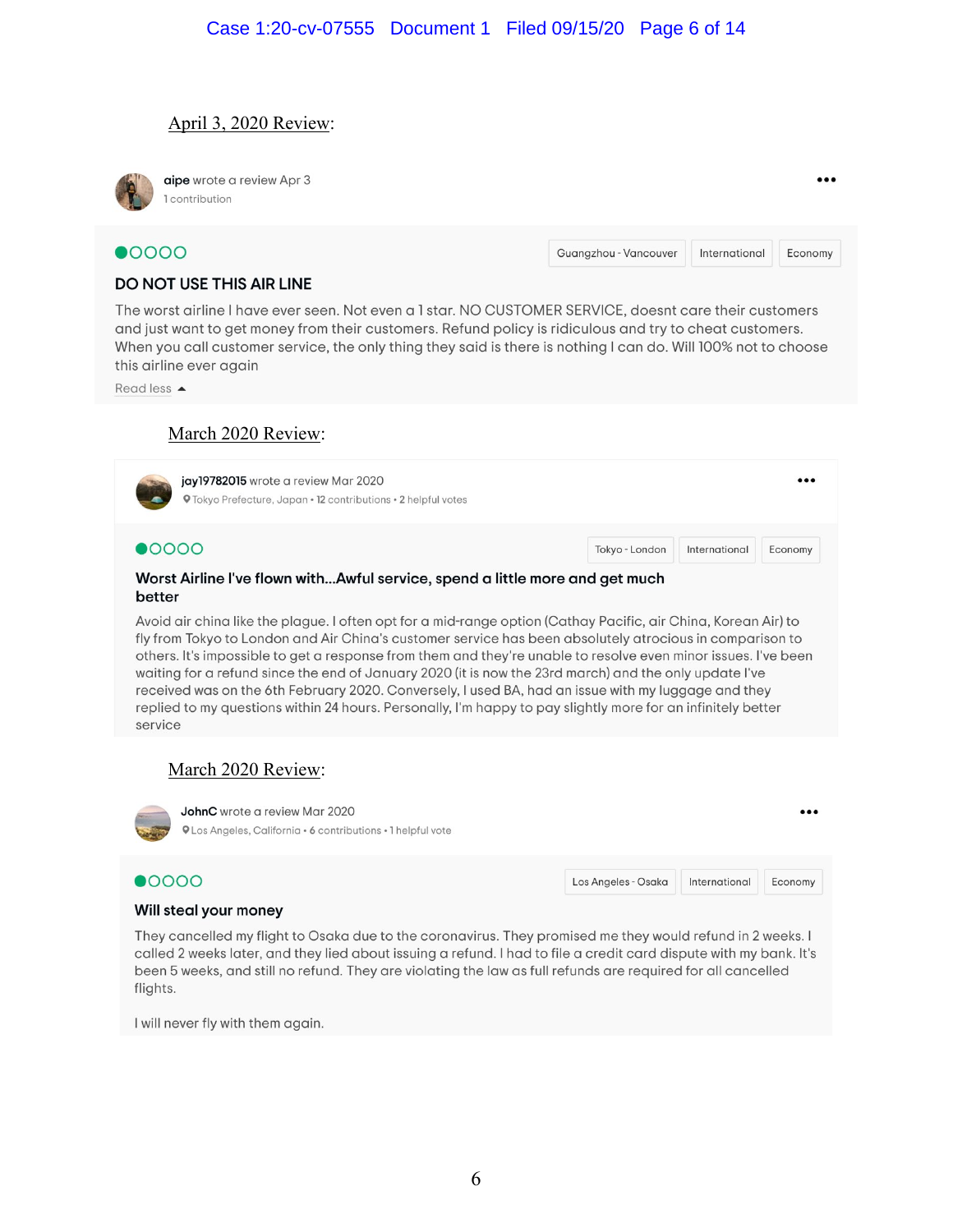# March 2020 Review:

Still waiting on my refund



Brittany L wrote a review Mar 2020 1 contribution

# $\bullet$ 0000

Los Angeles - Manila International Economy

 $...$ 

### Flight was partially canceled due to coronavirus. Requested a refund 2/11 and got a confirmation email saying I would get confirmation in 6 days, it didn't happen. Called today 3/2 and they "never received" my refund request, had to submit another and now need to wait "6-8 weeks for your refund". Bad customer service and the hold times are outrageous.

Read less ▲

20. Plaintiff brings this action on behalf of herself and the Class for equitable relief and to recover damages and restitution for: (i) breach of contract and (ii) rescission.

# **PARTIES**

21. Plaintiff Maria Diaz is a citizen of the State of New York and resides in Bronx,

New York. In or about September 2019, Ms. Diaz purchased two tickets for flights with Air China that departed from or arrived in the United States: a departing flight from New York, New York to Beijing, China on April 9, 2020, and a return flight from Beijing to New York City on April 23, 2020. Ms. Diaz booked these flights through Gotogate.com. Ms. Diaz paid a total of \$1,288.11 for her tickets, inclusive of fees. On February 16, 2020, Ms. Diaz received an email from Gotogate.com informing her that her flights had been cancelled due to coronavirus travel restrictions. Although Ms. Diaz was told that she would receive a refund, the email noted the time frame was "2-16 weeks." Seven months later, Ms. Diaz has still not received a refund from Air China. In fact, after successfully disputing Air China's charge with her credit card, Air China *again* charged Ms. Diaz's credit card.

22. Defendant Air China Limited is a foreign corporation organized under the laws of China with a principal place of business in Shunyi District, Beijing. Defendant Air China

7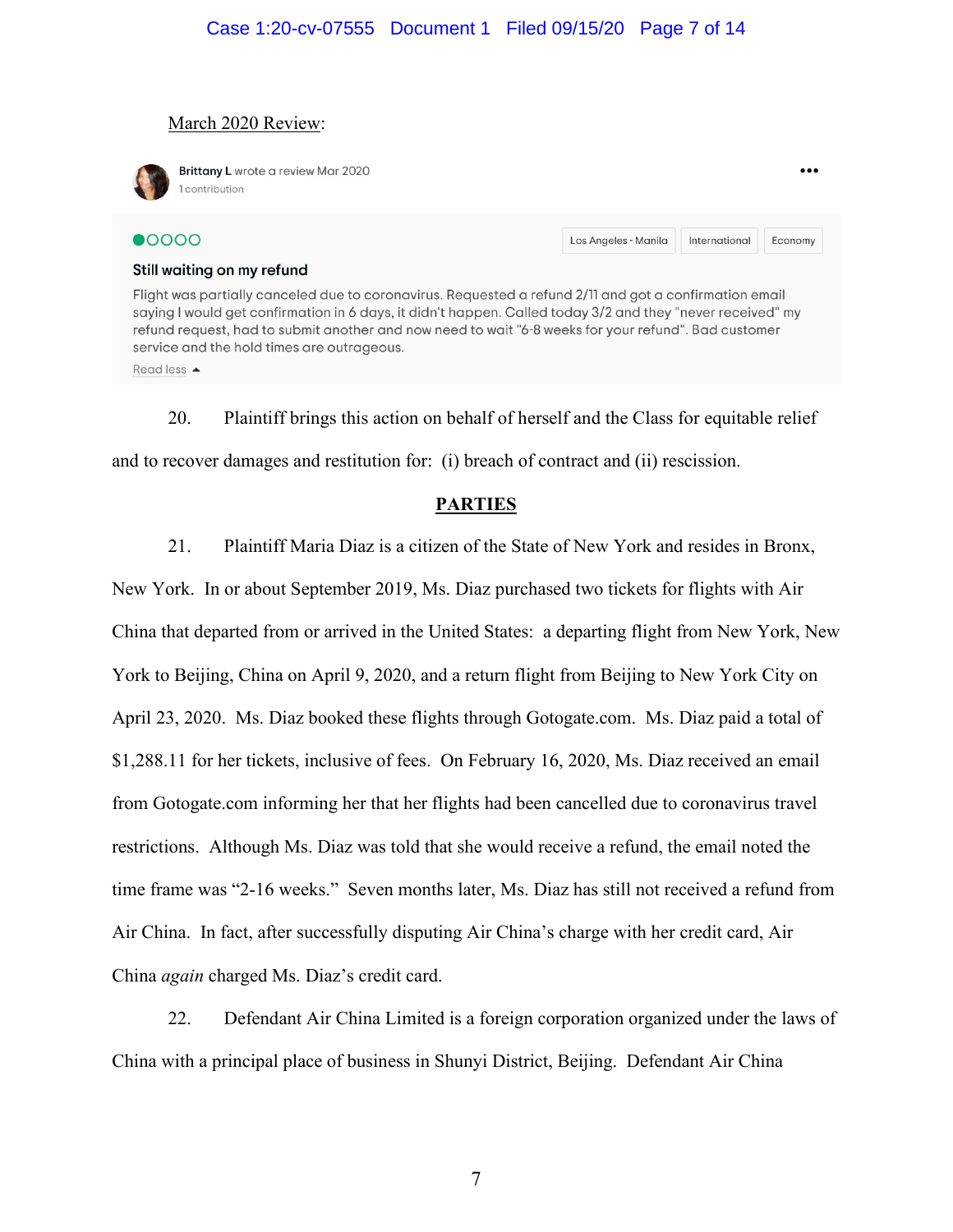### Case 1:20-cv-07555 Document 1 Filed 09/15/20 Page 8 of 14

conducts substantial business throughout the United States, including in the State of South Carolina.

### **JURISDICTION AND VENUE**

23. This Court has subject matter jurisdiction over this action pursuant to 28 U.S.C. § 1332(d)(2)(A), as modified by the Class Action Fairness Act of 2005, because at least one member of the Class, as defined below, is a citizen of a different state than Defendant, there are more than 100 members of the Class, and the aggregate amount in controversy exceeds \$5,000,000 exclusive of interest and costs.

24. This Court has personal jurisdiction over this action because Defendant has sufficient minimum contacts with this District and has purposefully availed itself of the privilege of doing business in this District such that it could reasonably foresee litigation being brought in this District.

25. Venue is proper in this Court pursuant to 28 U.S.C. § 1391 because Defendant Air China, as a foreign entity, may be sued in any judicial district.

### **CLASS ACTION ALLEGATIONS**

26. Plaintiff brings this action pursuant to Federal Rule of Civil Procedure 23, on behalf of the following "Class":

> All persons in the United States who purchased tickets for travel on an Air China flight scheduled to operate to, from, or within the United States whose flights were cancelled or were subject to a significant schedule change and not refunded.

27. Subject to additional information obtained through further investigation and discovery, the foregoing definition of the Class may be expanded or narrowed by amendment to

the complaint or narrowed at class certification.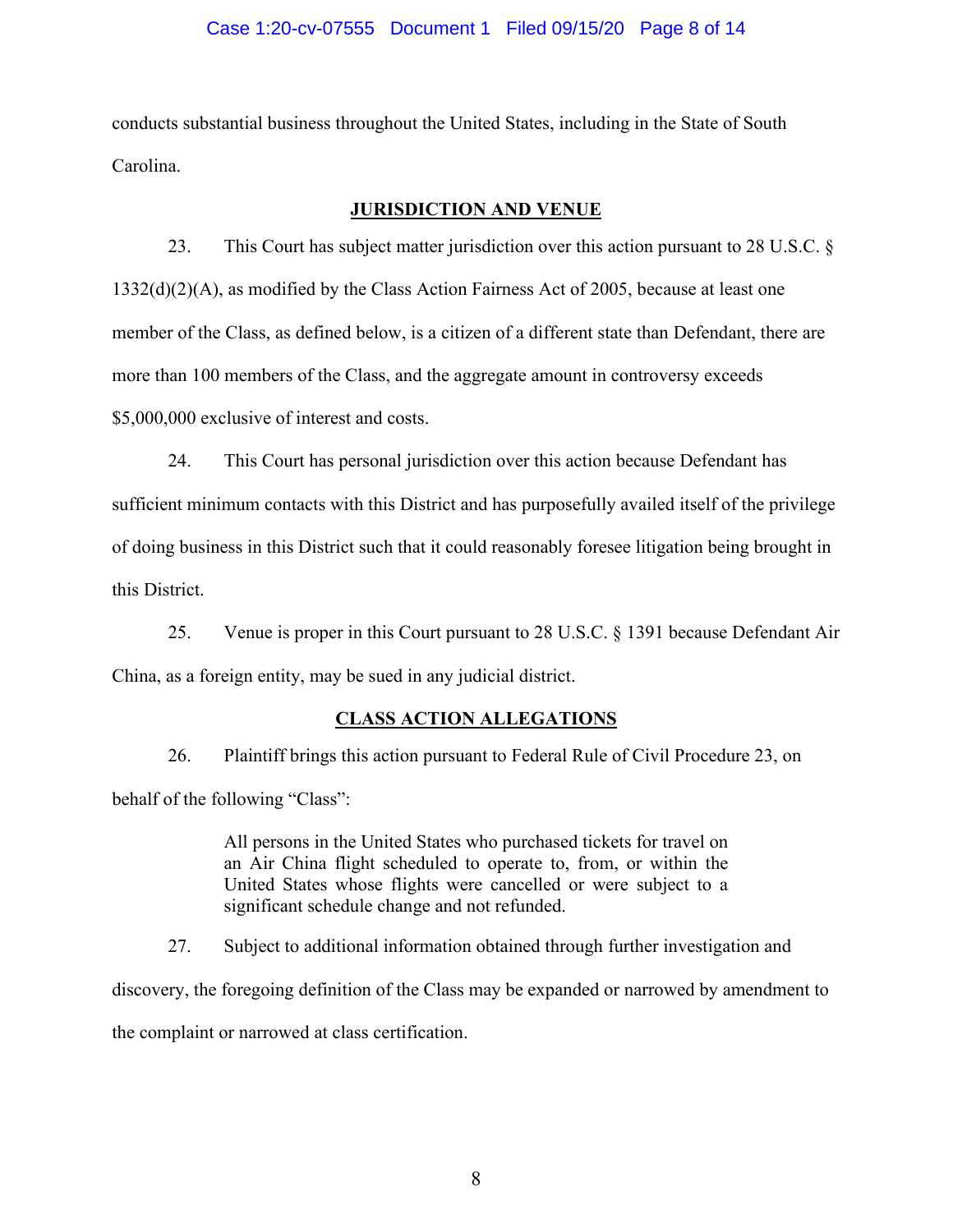### Case 1:20-cv-07555 Document 1 Filed 09/15/20 Page 9 of 14

28. Specifically excluded from the Class are Defendant, Defendant's officers, directors, agents, trustees, parents, children, corporations, trusts, representatives, employees, principals, servants, partners, joint ventures, or entities controlled by Defendant, and their heirs, successors, assigns, or other persons or entities related to or affiliated with Defendant and/or Defendant's officers and/or directors, the judge assigned to this action, and any member of the judge's immediate family.

29. **Numerosity.** The members of the proposed Class are geographically dispersed throughout the United States and are so numerous that individual joinder is impracticable. Upon information and belief, Plaintiff reasonably estimates that there are hundreds of thousands of individuals that are members of the proposed Class. Although the precise number of proposed members is unknown to Plaintiff, the true number of members of the Class is known by Defendant. Class members may be notified of the pendency of this action by mail and/or publication through the distribution records of Defendant and third-party retailers and vendors.

30. **Typicality.** The claims of the representative Plaintiff are typical of the claims of the Class in that the representative Plaintiff, like all members of the Class, paid for Air China flights that were cancelled, and did not receive a refund for the cancelled flights or for any consequential damages and cancelations caused by the original cancelled flight. The representative Plaintiff, like all members of the Class, have been damaged by Defendant's misconduct in the very same way as the members of the Class. Further, the factual bases of Defendant's misconduct are common to all members of the Class and represent a common thread of misconduct resulting in injury to all members of the Class.

31. **Existence and predominance of common questions of law and fact.** Common questions of law and fact exist as to all members of the Class and predominate over any

9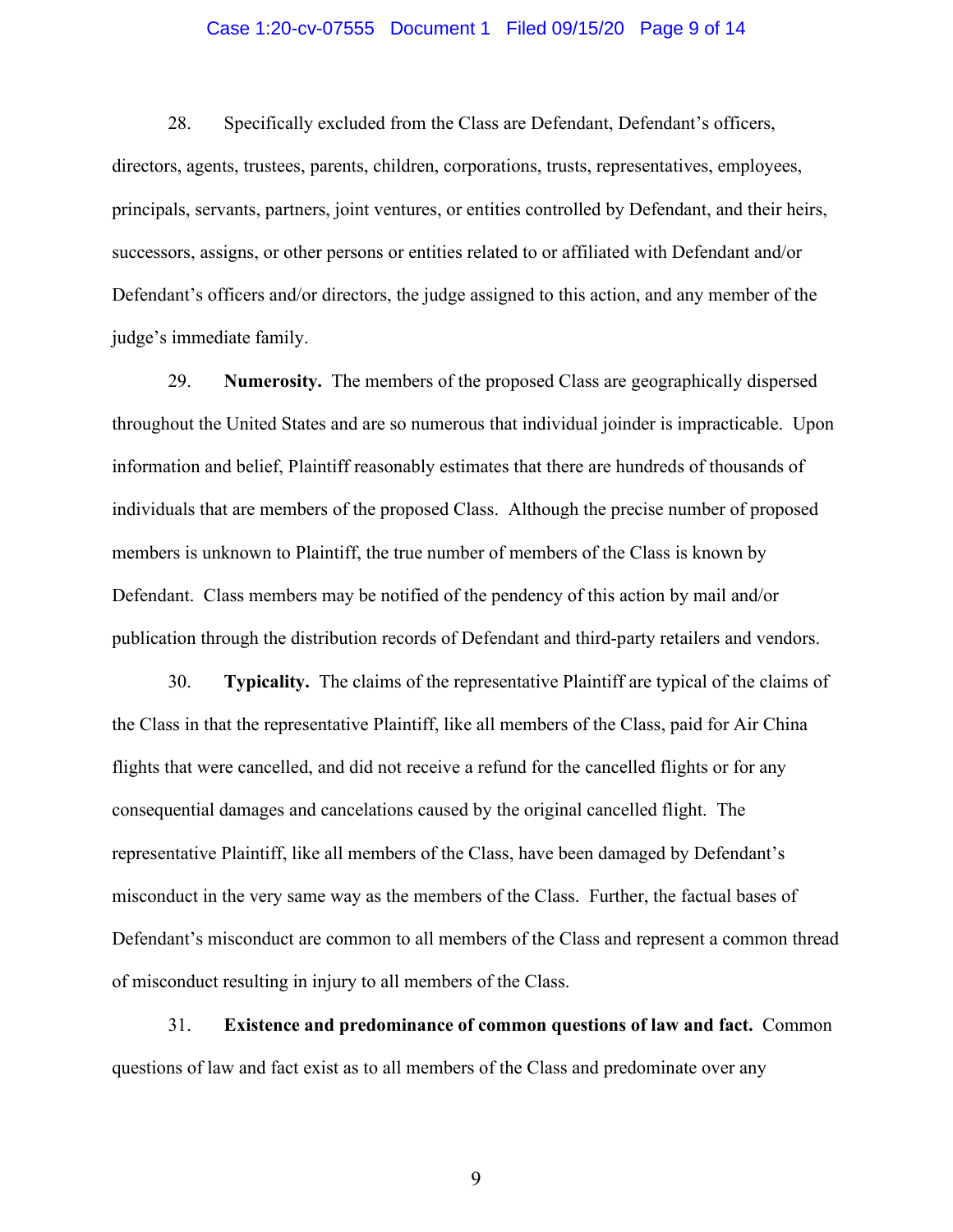### Case 1:20-cv-07555 Document 1 Filed 09/15/20 Page 10 of 14

questions affecting only individual members of the Class. These common legal and factual questions include, but are not limited to, the following:

- (a) Whether Defendant failed to refund purchasers of cancelled flights and the consequential damages caused thereby;
- (b) Whether Defendant violated its General Conditions of Carriage and the DOT Enforcement Notice, as incorporated in the General Conditions of Carriage;
- (c) Whether Plaintiff and the Class are entitled to damages or other relief.

32. **Adequacy of Representation.** Plaintiff will fairly and adequately protect the interests of the Class. Plaintiff has retained counsel who are highly experienced in complex consumer class action litigation, and Plaintiff intends to vigorously prosecute this action on behalf of the Class. Plaintiff has no interests that are antagonistic to those of the Class.

33. **Superiority.** A class action is superior to all other available means for the fair and efficient adjudication of this controversy. The damages or other financial detriment suffered by members of the Class is relatively small compared to the burden and expense of individual litigation of their claims against Defendant. It would, thus, be virtually impossible for members of the Class, on an individual basis, to obtain effective redress for the wrongs committed against them. Furthermore, even if members of the Class could afford such individualized litigation, the court system could not. Individualized litigation would create the danger of inconsistent or contradictory judgments arising from the same set of facts. Individualized litigation would also increase the delay and expense to all parties and the court system from the issues raised by this action. By contrast, the class action device provides the benefits of adjudication of these issues in a single proceeding, economies of scale, and comprehensive supervision by a single court, and presents no unusual management difficulties under the circumstances.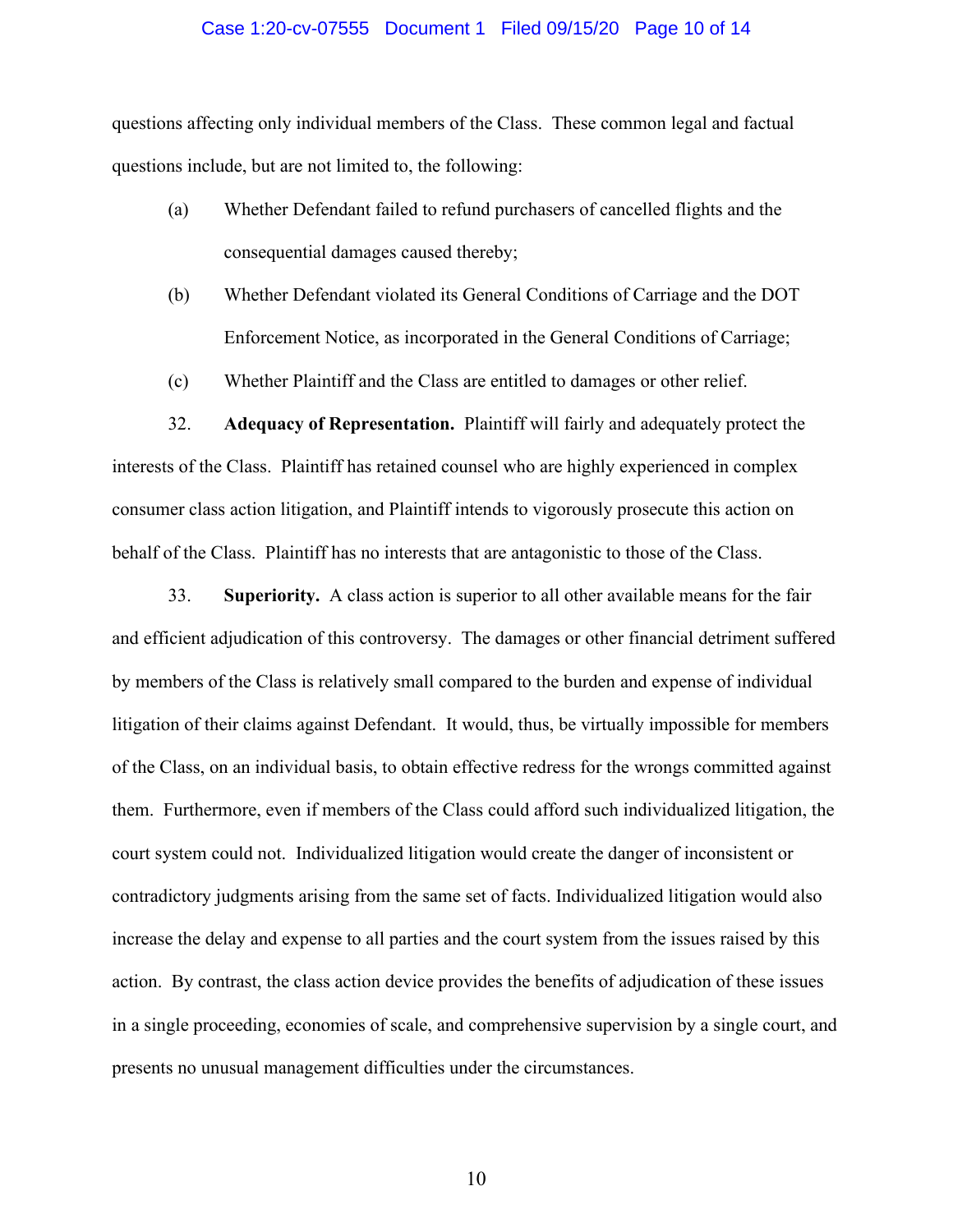- 34. In the alternative, the Class may also be certified because:
	- (a) the prosecution of separate actions by individual members of the Class would create a risk of inconsistent or varying adjudication with respect to individual members of the Class that would establish incompatible standards of conduct for the Defendant;
	- (b) the prosecution of separate actions by individual members of the Class would create a risk of adjudications with respect to them that would, as a practical matter, be dispositive of the interests of other members of the Class not parties to the adjudications, or substantially impair or impede their ability to protect their interests; and/or
	- (c) Defendant has acted or refused to act on grounds generally applicable to the Class as a whole, thereby making appropriate final declaratory and/or injunctive relief with respect to the members of the Class as a whole.

# **CAUSES OF ACTION**

# **COUNT I Breach of Contract**

35. Plaintiff incorporates and realleges each preceding paragraph as though fully set

forth herein.

36. Plaintiff brings this claim on behalf of herself and members of the Class.

37. Defendant entered into contracts with Plaintiff and members of the Class to

provide services in the form of flights in exchange for a set amount of money.

38. Plaintiff and members of the Class have suffered an injury through the payment of

money for tickets while not receiving services in return.

39. Defendant has breached these contracts by retaining Plaintiff and Class members'

ticket prices while not providing flight services.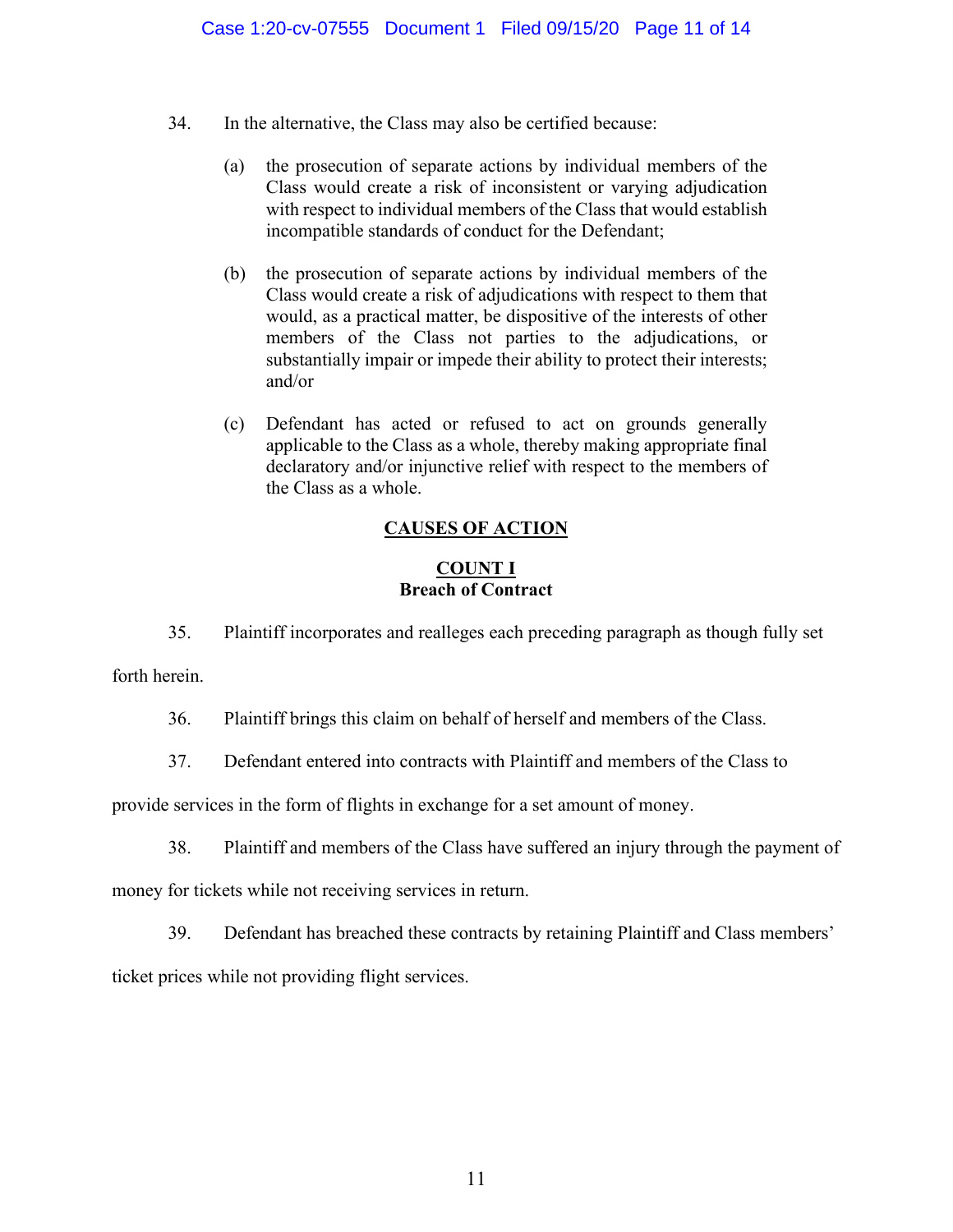### Case 1:20-cv-07555 Document 1 Filed 09/15/20 Page 12 of 14

40. Defendant's General conditions of Carriage incorporates the DOT Enforcement Notice and the regulations underlying it.<sup>15</sup> Defendant violated the DOT Enforcement Notice as incorporated into its General Conditions of Carriage by failing to provide refunds to passengers with a "prompt refund" as defined by 14 C.F.R. § 259.5(b)(5). Further, the General Conditions of Carriage require Defendant to issue refunds upon cancellation, which Defendant has failed to do.

### **COUNT II Rescission**

41. Plaintiff incorporates and realleges each preceding paragraph as though fully set forth herein.

42. Plaintiff brings this claim on behalf of herself and members of the Class.

43. "Under New York law, rescission of a contract is permitted where a breach is so substantial as to defeat the purpose of an entire transaction." *Asset Management Associates of New York, Inc. v. Emerson Telecommunication Products LLC*, 2011 WL 318100, at \*3

(E.D.N.Y. Jan. 25, 2011).

44. Defendant's consideration for the payments of Plaintiff and Class members was the provision of flights to and from the United States.

45. Defendant's consideration failed in a substantial respect because Defendant cancelled or otherwise did not provide the flights that were the consideration for the payments.

46. Plaintiff requests that her Conditions of Carriage (the "contract") with Defendant and the Conditions of Carriage between Defendant and Class members be rescinded, and each party restored to their position prior to entering into the contract.

<span id="page-11-0"></span><sup>&</sup>lt;sup>15</sup> AIR CHINA GENERAL CONDITIONS OF CARRIAGE § 2.4.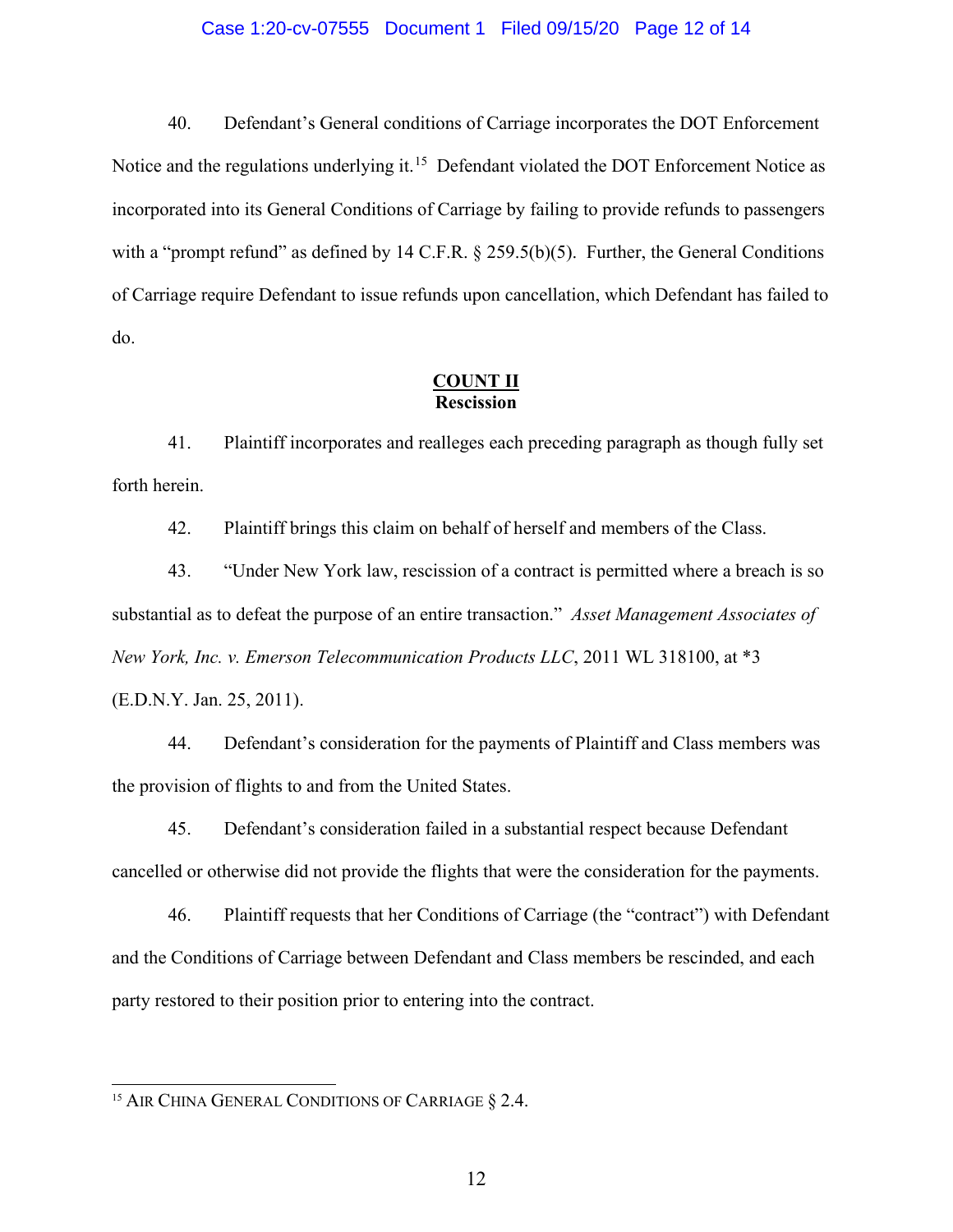# **PRAYER FOR RELIEF**

WHEREFORE, Plaintiff respectfully requests, individually and on behalf of the alleged Class, that the Court enter judgment in their favor and against Defendant as follows:

- (a) An Order certifying the proposed Class and appointing Plaintiff and her Counsel to represent the Class;
- (b) An Order requiring Defendant to immediately issue refunds to Plaintiff and members of the Class for the cost of cancelled tickets, any cancellation fees, and consequential damages resulting therefrom;
- (c) An Order of disgorgement of wrongfully obtained profits;
- (d) An award of reasonable attorneys' fees costs and litigation expenses, as allowable by law;
- (e) Rescission of the General Conditions of Carriage;
- (f) Interest on all amounts awarded, as allowed by law; and
- (g) Such other and further relief as this Court may deem just and proper.

# **JURY TRIAL DEMANDED**

Pursuant to Federal Rule of Civil Procedure 38(b), Plaintiff demands a trial by jury of any and all issues in this action so triable as of right.

Dated: September 15, 2020 Respectfully submitted,

# **BURSOR & FISHER, P.A.**

By: */s/ Andrew J. Obergfell*

Andrew J. Obergfell Max S. Roberts 888 Seventh Avenue, Third Floor New York, NY 10019 Telephone: (646) 837-7150 Facsimile: (212) 989-9163